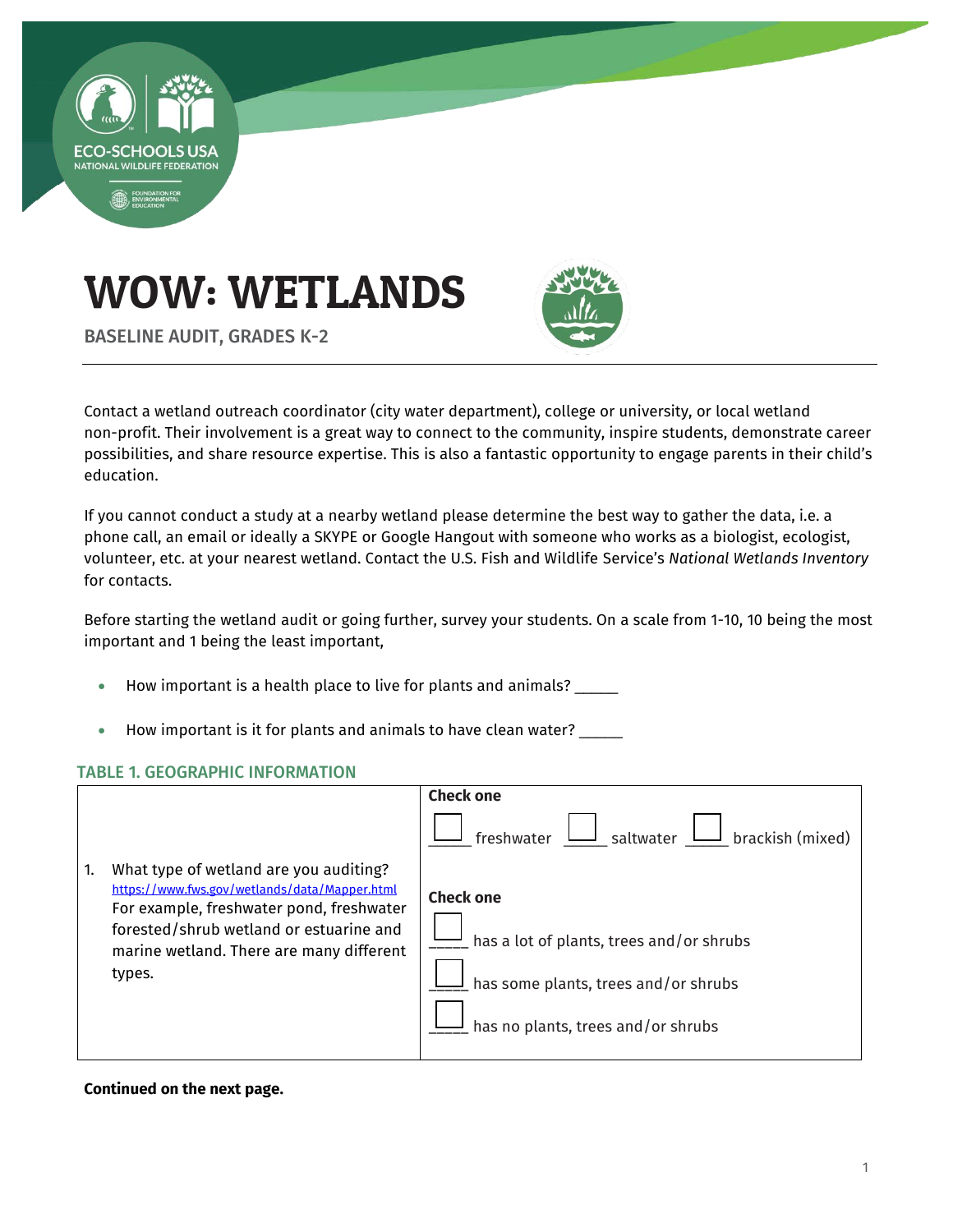



# TABLE 1. GEOGRAPHIC INFORMATION - CONTINUED

| 2. | What are the GPS coordinates for your                  |             |
|----|--------------------------------------------------------|-------------|
|    | wetland study site? Use your smart                     |             |
|    | phone's GPS or go to:                                  | Latitude N  |
|    | http://www.whatsmygps.com to find your<br>coordinates. | Longitude W |

# TABLE 2. WETLAND CHARACTERISTICS AND BENEFITS

| What percentage of students can identify three<br>$\mathbf{1}$<br>characteristics that define a wetland?<br>The hydro period (how long a wetland stays wet)<br>$\bullet$<br>Soil<br>Biodiversity of vegetation                                                                                                                                                                          | 0 characteristics<br>А.<br>1 characteristic<br>B.<br>2 characteristics |
|-----------------------------------------------------------------------------------------------------------------------------------------------------------------------------------------------------------------------------------------------------------------------------------------------------------------------------------------------------------------------------------------|------------------------------------------------------------------------|
|                                                                                                                                                                                                                                                                                                                                                                                         | All 3 characteristics<br>D.                                            |
| A wetland is a system and is part of a larger watershed<br>2.<br>system. What percentage of students can identify one<br>or more system benefits associated with a healthy<br>wetland?<br>Wildlife habitat<br>Water filtration<br>Flood protection<br>$\bullet$<br>Note, there are several benefits under each main benefit.<br>https://www.epa.gov/wetlands/why-are-wetlands-important | $\%$                                                                   |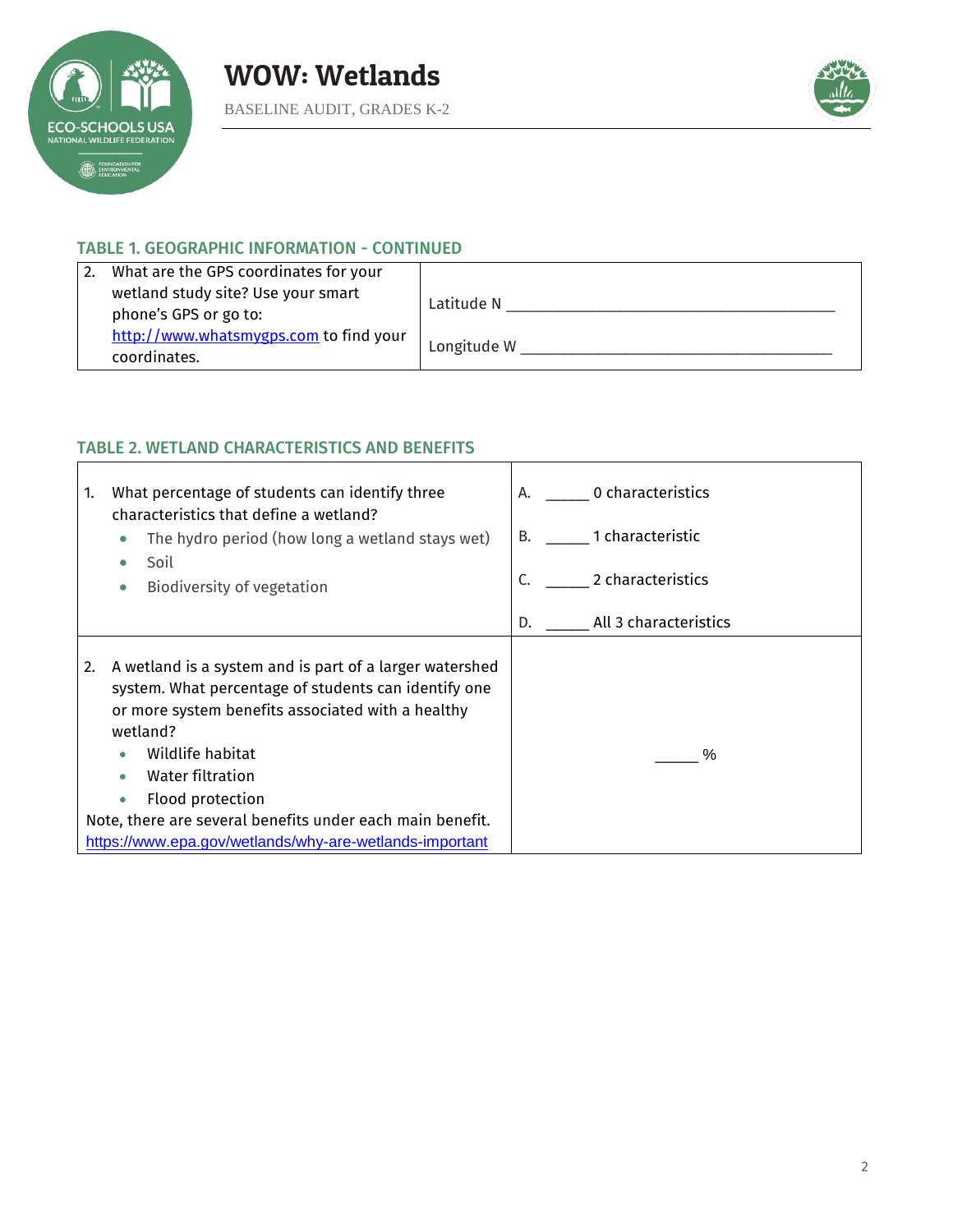



# TABLE 3. TEMPERATURE AND PRECIPITATION

1. For today's date, collect the weather data listed to the right. Use your local weather website, application or use the following:

| ແບໜມາຽ.                                           |  |
|---------------------------------------------------|--|
| ttn://www.weatherhase.com/weather/state.nhn3?c=US |  |

[www.weather.com](http://www.weather.com/)

| $-$ | Temperature in degrees Fahrenheit |  |  |
|-----|-----------------------------------|--|--|
|     |                                   |  |  |

Precipitation in inches

- . <http://www.weatherbase.com/weather/state.php3?c=US>
- 
- 2. Change Over Time and Patterns

How does temperature and precipitation change over the course of the school year? Use your school's weather station, local weather application or one of the sites listed in #1 to collect temperature and precipitation data, a minimum of once a month, throughout the schoolyear. The post audit will ask for your monthly averages and totals.

We encourage your team to keep the data posted, so students are more easily able to look for patterns and see how weather changes throughout the school year. Use LEGOs or unifix cubes to create visual models that represent the data. Optional: Attach photos or student work to the audit as evidence.

### **Think about the following questions as you summarize the data in Table 3.**

- 1. Over the course of your study or schoolyear, be on the lookout for patterns and relationships between the following variables–
	- Temperature and precipitation
	- Precipitation and soil quality
	- Temperature and water quality
	- Precipitation and wildlife numbers
- 2. How can weather impact wetland wildlife?
- 3. What actions can the class/team take to help wildlife deal with weather impacts, such as extreme weather events such as floods and drought, new construction/building and pollution, such as litter?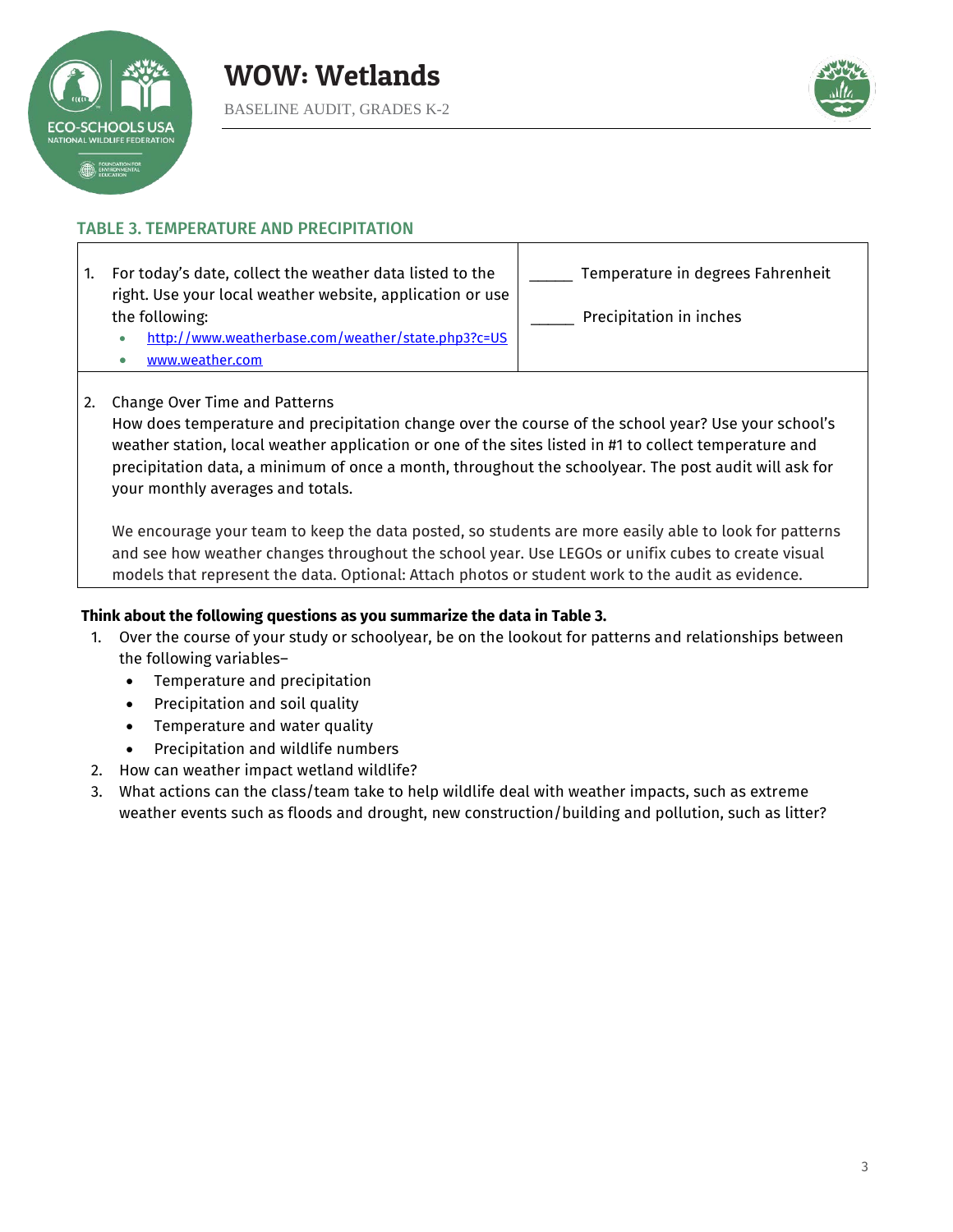



**TABLES 4, 5 and 6**. Consider contacting a local college or university, or wetland non-profit. Their involvement is a great way to connect to the community, inspire students, demonstrate career possibilities and share resource expertise. If you cannot conduct a study at a wetland, please determine the best way to gather the data, i.e. a phone call, an email or ideally a SKYPE, Zoom or Google Hangout with someone who works as a biologist, ecologist, volunteer, etc. at your nearest water quality or soil quality monitoring station. Wetlands are controlled by your state's EPA. In addition, connect with the U.S. Fish and Wildlife Service's *National Wetlands Inventory* for contacts.

Whether or not you are physically able to go to your nearest wetland area, students can still collect water and soil data from nearby study sites or from samples you bring to the classroom.

Invite parents and community members to participate in the auditing process. Students can take on the role of educator by working with volunteers on citizen science. This experience is a great way to build community.

# TABLE 4. SOIL QUALITY

| Soil Temperature                            | 2. Soil pH                                                                                                        |
|---------------------------------------------|-------------------------------------------------------------------------------------------------------------------|
| Test $1 \_\_\_\circ$ °F $\_\_\_\circ$ °C    | Test 1_______ pH level                                                                                            |
| Test 2 _______ $\circ$ F ______ $\circ$ C   | Test 2 ______ pH level                                                                                            |
| Test 3 ________ $\circ$ F _______ $\circ$ C | Test 3 _______ pH level                                                                                           |
|                                             | Acidic<br>Neutral Basic                                                                                           |
|                                             | As a class/team, come up with 5-10 words to describe how the soil looks, feels and smells. DO NOT taste the soil. |
|                                             |                                                                                                                   |
|                                             |                                                                                                                   |
|                                             |                                                                                                                   |
|                                             |                                                                                                                   |
|                                             |                                                                                                                   |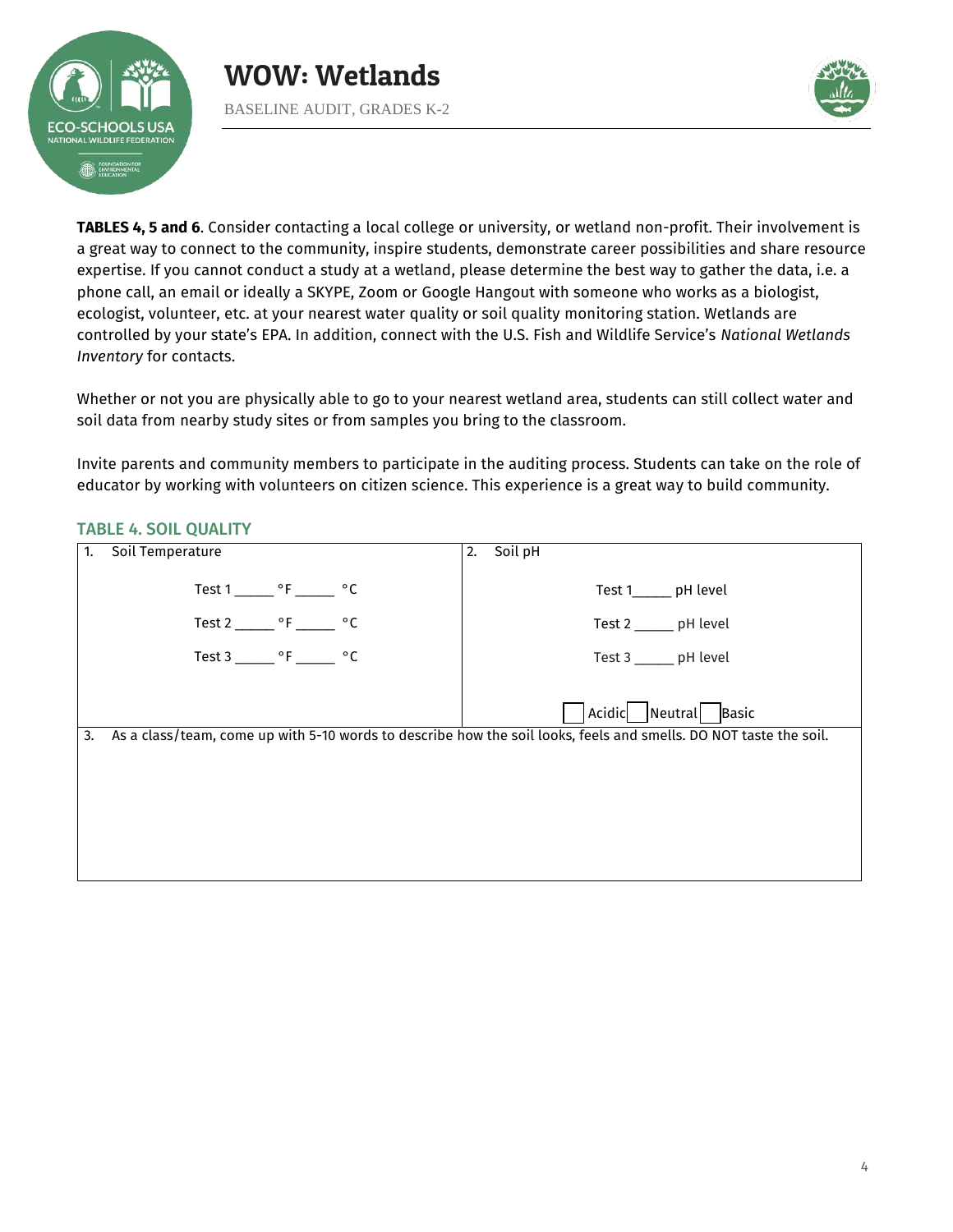



#### **TABLE 5. WATER QUALITY**

| 1. Water Temperature                                                       | 2. Water pH             | 3. Is it raining or has it rained in the |  |  |  |
|----------------------------------------------------------------------------|-------------------------|------------------------------------------|--|--|--|
|                                                                            |                         | last 24 hours? Stormwater runoff         |  |  |  |
| Test 1 _______ °F ______ °C                                                | Test 1_______ pH level  | from surrounding areas can impact        |  |  |  |
| Test 2 _______ $\circ$ F _______ $\circ$ C                                 | Test 2 _______ pH level | water quality and appearance,            |  |  |  |
|                                                                            |                         | including temperature, pH and            |  |  |  |
| Test $3 \_\_\_\_\$ °F $\_\_\_\$ °C                                         | Test 3 _______ pH level | transparency.                            |  |  |  |
|                                                                            | Acidic Neutral Basic    | No<br>Yes                                |  |  |  |
| 4. Transparency Tube                                                       |                         |                                          |  |  |  |
| Tube test 1 _______ cm or _______ greater than depth of transparency tube. |                         |                                          |  |  |  |
| Tube test 2 _______ cm or ______ greater than depth of transparency tube.  |                         |                                          |  |  |  |
| Tube test 3 ______ cm or ______ greater than depth of transparency tube    |                         |                                          |  |  |  |

# **Think about the following questions as you summarize the data in Tables 4 and 5.**

- 1. Why is it important to observe and test soil and water throughout a wetland?
- 2. What actions can the class/team take to be better wetland stewards? Use this information to inform the Eco-Action plan.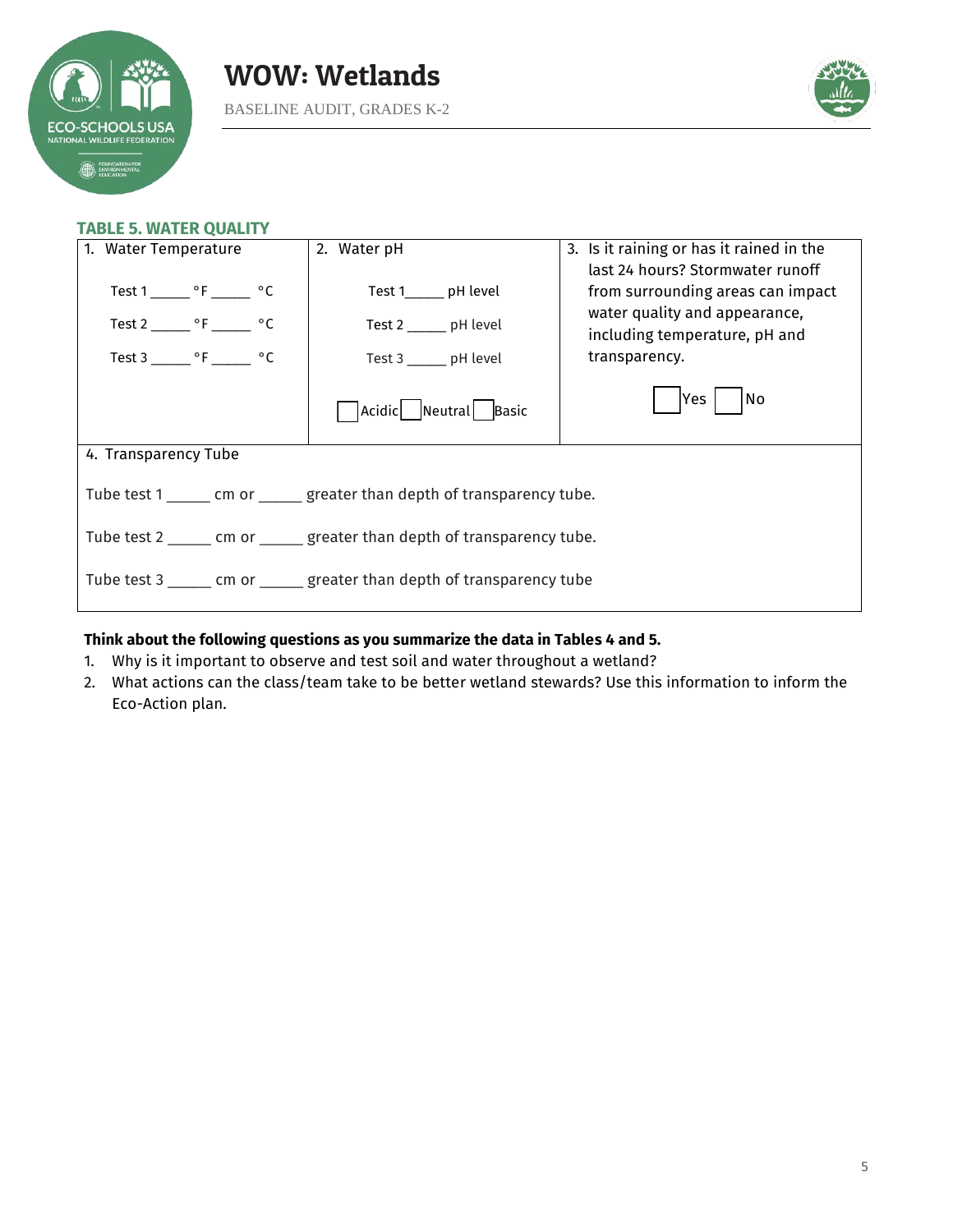

 $\mathbf{r}$ 



٦

# TABLE 6. WILDLIFE

| Collectively, how many different plants and animals are<br>1.<br>observed on this day? |                                                                                                               | animals on the ground |
|----------------------------------------------------------------------------------------|---------------------------------------------------------------------------------------------------------------|-----------------------|
|                                                                                        |                                                                                                               | animals in the water  |
|                                                                                        | If students know the name of a specific animal and/or<br>the species, it's good practice to make notes in the | animals in the sky    |
|                                                                                        | section below. Also encourage students to draw what<br>they observe. Never remove animals from a study site.  | plants on land        |
|                                                                                        |                                                                                                               | plants in the water   |
|                                                                                        | 2.<br>Wetlands provide habitat to animals. What percentage                                                    |                       |
|                                                                                        | of students can provide the four benefits?                                                                    |                       |
|                                                                                        | Shelter<br>۰                                                                                                  | ℅                     |
|                                                                                        | Places to have and/or raise young<br>۰                                                                        |                       |
|                                                                                        | As a source of food                                                                                           |                       |
|                                                                                        | As a source of clean water                                                                                    |                       |

T

**Continued on the next page.**